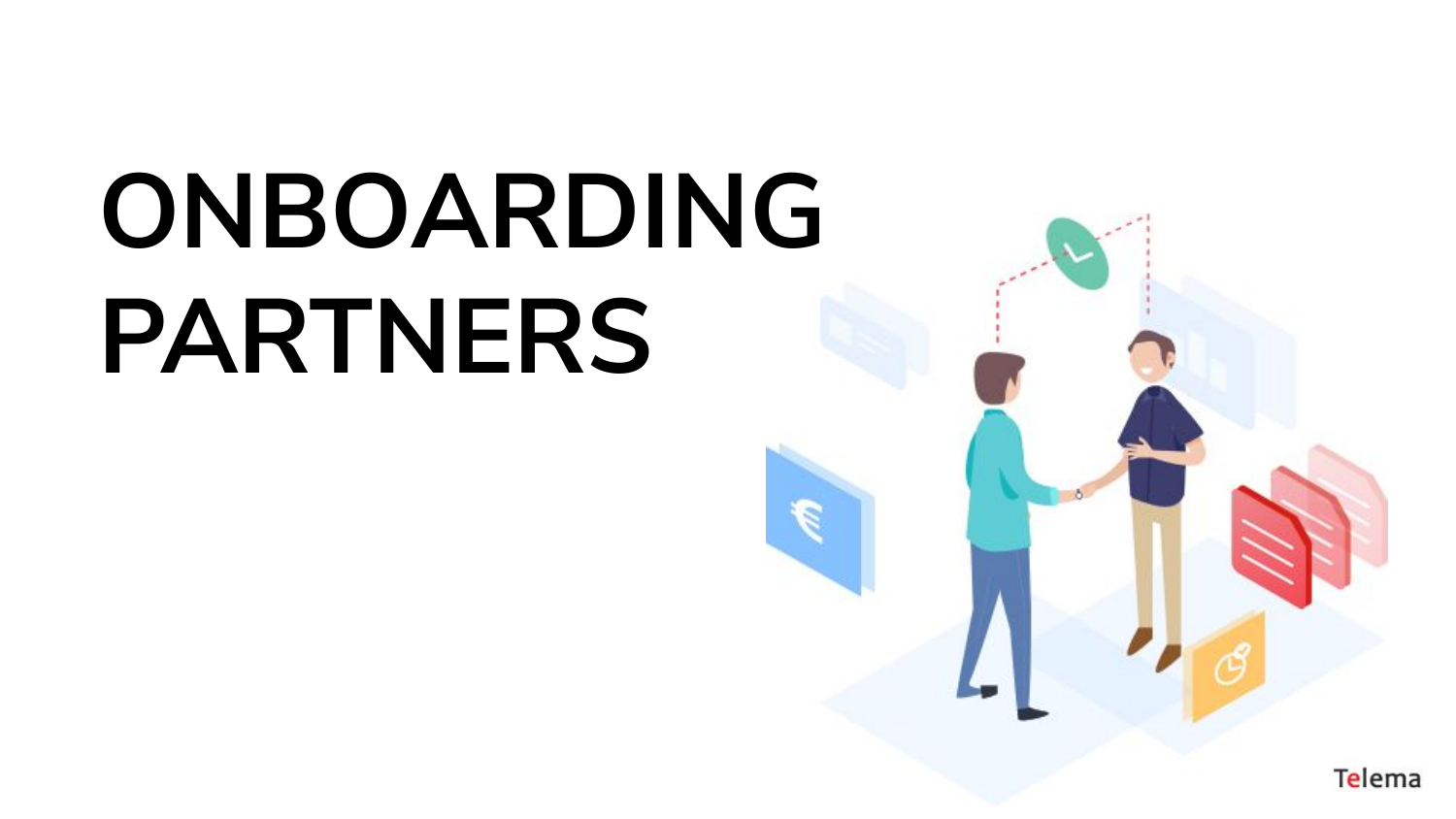#### **The purpose**

of this manual is to share best practices on supplier onboarding

i.e. to advise on how to get as many partners as possible exchange EDI documents with your company.

#### **Content**

- [Why focus on onboarding?](#page-2-0)
- [Prerequisites](#page-3-0)
- [How to onboard?](#page-4-0)
	- [Analysis](#page-5-0)
	- [Planning](#page-8-0)
	- [Execution](#page-11-0)
- [Helpful tools](#page-15-0)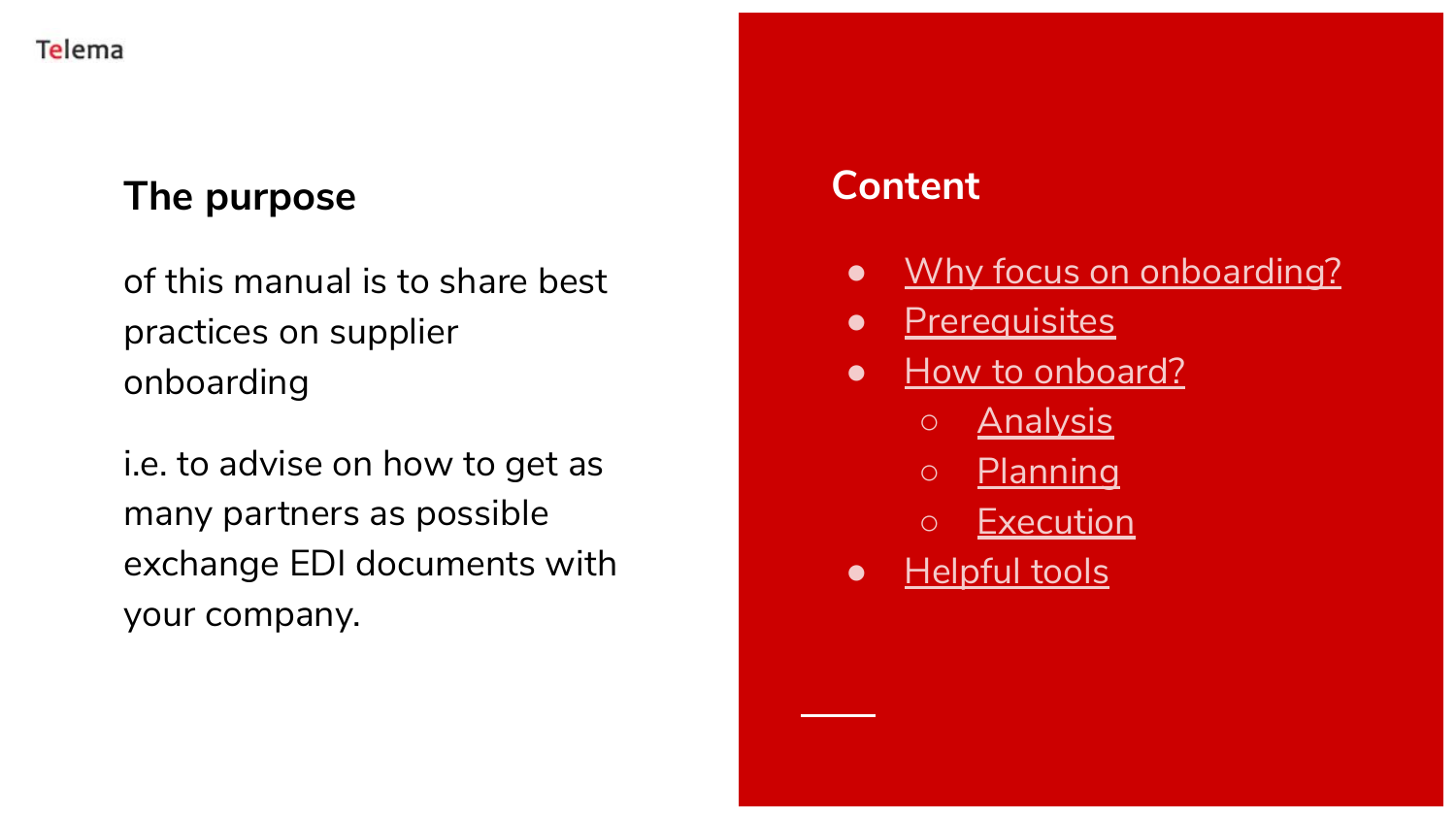### <span id="page-2-0"></span>**Why focus on onboarding?**

Onboarding is the most crucial part of EDI project.

EDI assures faster information flow and fewer mistakes. It will make your business as well as the whole supply chain more efficient.

But benefits of EDI can be enjoyed only if your **partners actually start sending and receiving electronic documents.** 

Therefore, technical capability is just a prerequisite, **business agreements** with suppliers must be in place for successful EDI project.

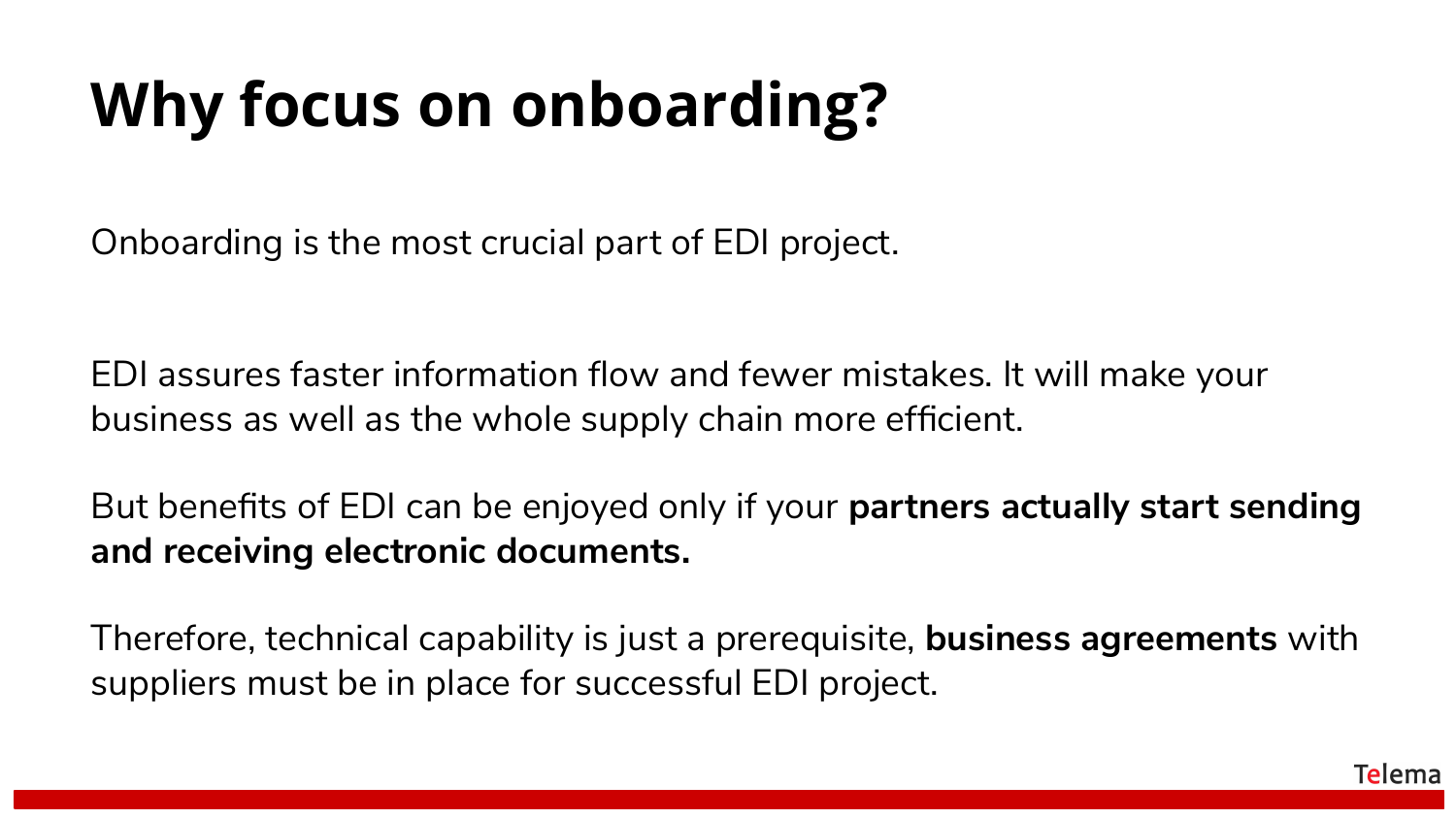### <span id="page-3-0"></span>**Prerequisites for successful onboarding**

- **Top management** supports the project fully
- The **project** has an active "**owner**", who has enough resources (time, funds) and motivation to run the project
- **Employees are aware** of the project **goals** and know **why EDI** is being implemented
- Piloting phase has been successful:
	- **Technical solution** is in place (tested with a few partners)
	- **Internal processes** are **in place**
	- **Employees are instructed** about the new process

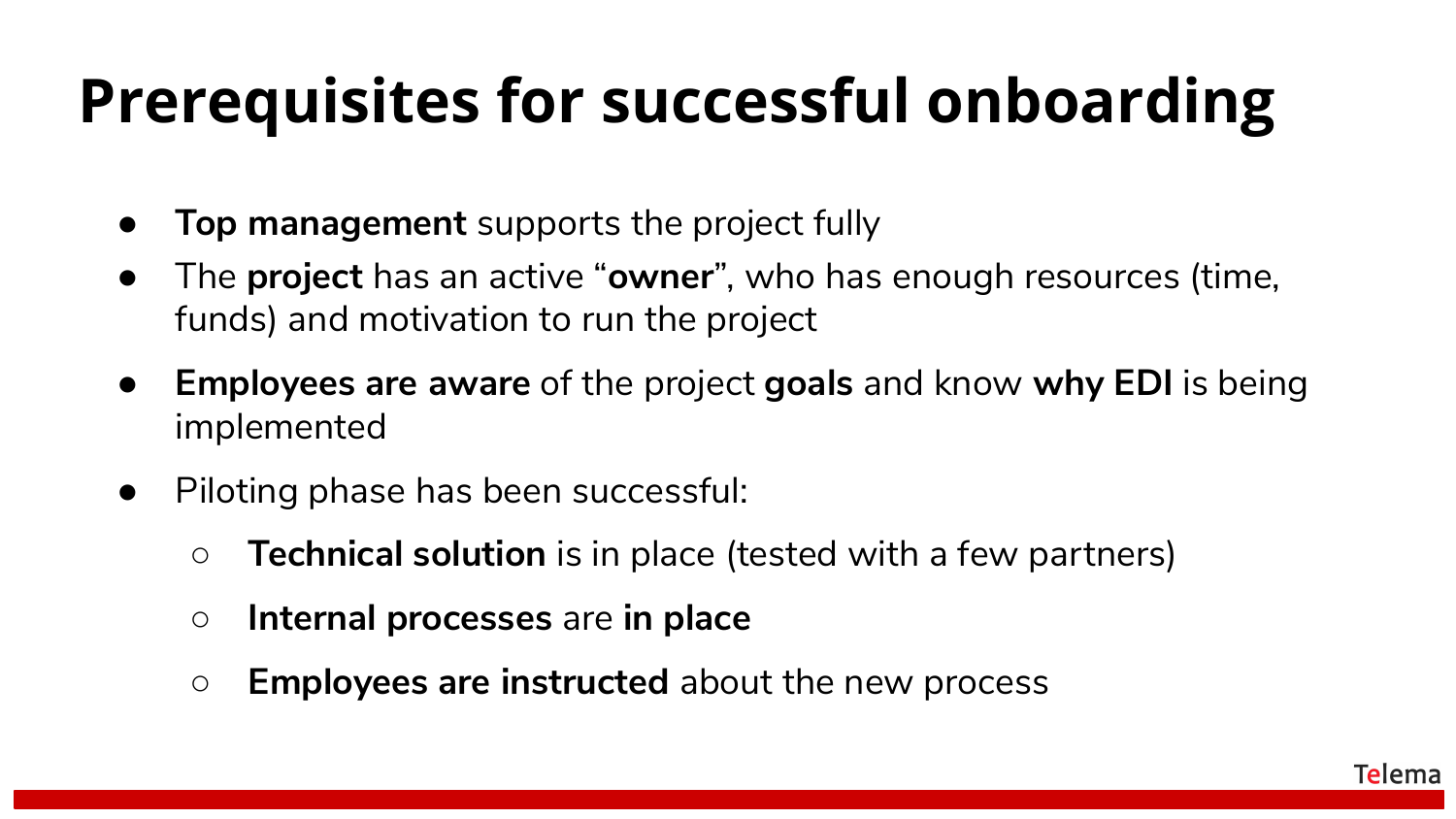### <span id="page-4-0"></span>**How to onboard partners?**

Partner onboarding is a relatively big project. For it to be successful, make sure that before reaching suppliers you have had enough time for preparation (analysis and planning).

Divide onboarding project into 3 phases:

- **1. Analysis:** segment and prioritize suppliers
- **2. Planning:** create message and communication plan for each supplier segment and set the onboarding goal for them
- **3. Execution:** inform the suppliers and reach onboarding goals

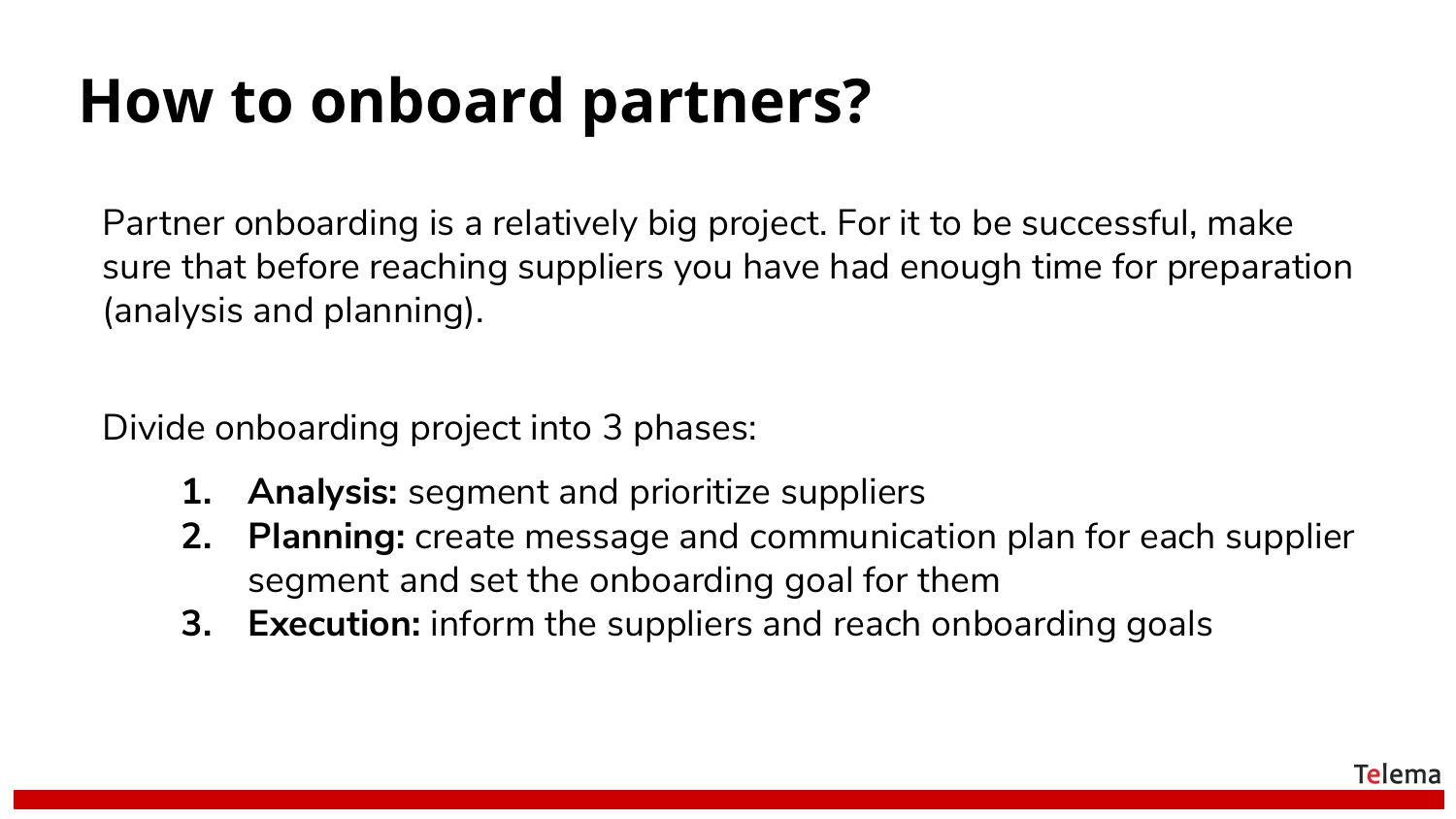### <span id="page-5-0"></span>**1. ANALYSE SUPPLIERS**

#### **Why is analysis needed?**

Suppliers are not equal - they have different technical capabilities, their document volume varies etc. For fast results, it is important to focus on those who create the most work for you. Before onboarding, you must know who those suppliers are.

#### **Desired result of analysis:**

Suppliers are **segmented** based on their **importance** and onboarding (implementation) **effort**.

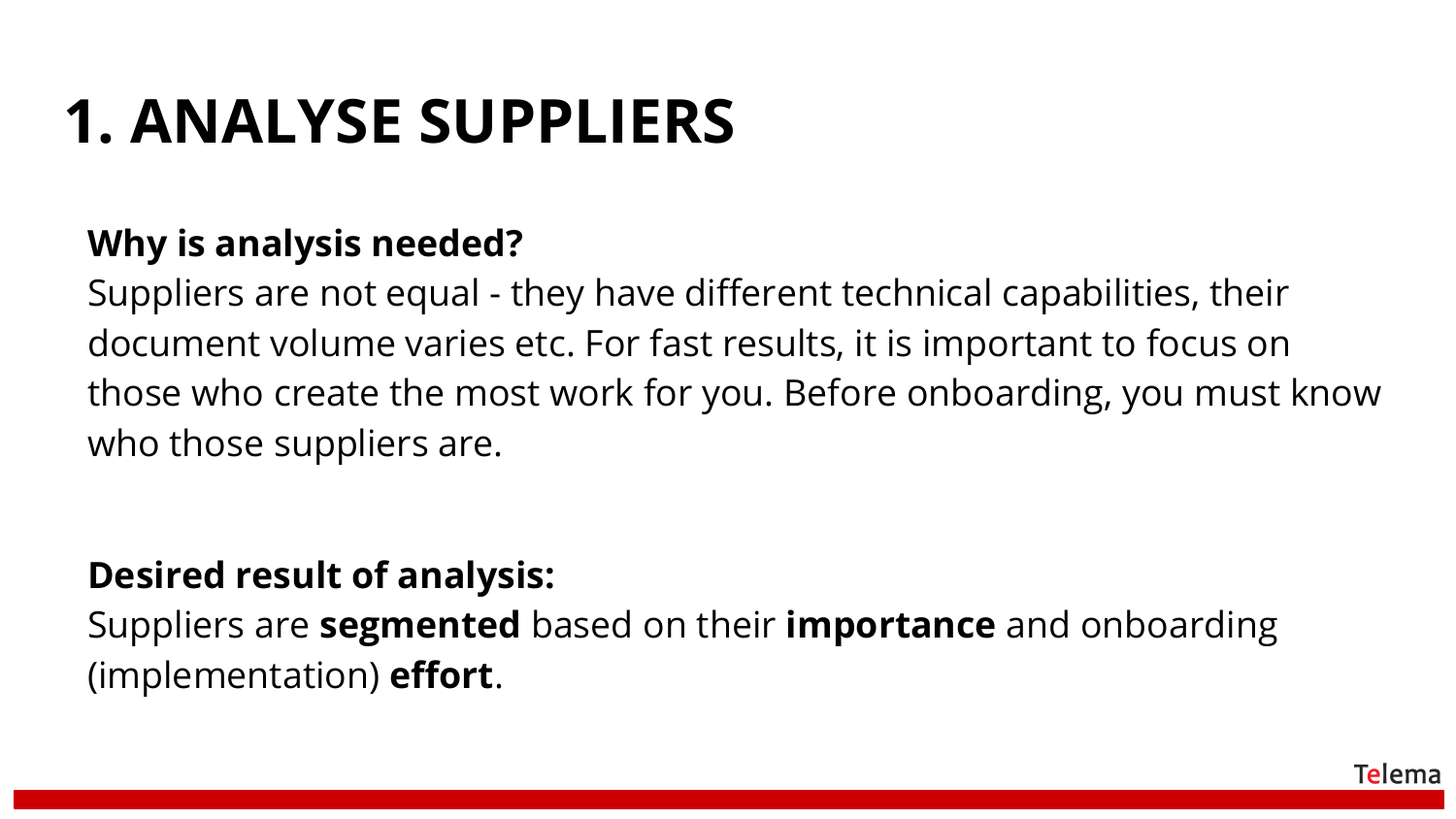### **1. ANALYSE SUPPLIERS**

For segmentation, go through the following questions:

- **How often are you exchanging documents?** The more the supplier sends documents, the more important is its onboarding (20-80 rule)
- **How many rows are in one document?** Even if the document amount is small with a supplier, processing one document can still be time consuming in case it has many rows
- **What is the technological capability of the supplier today (EDI, PDF, paper)?** Start with the ones that are already doing EDI with other partners.
- **Is it international or national supplier?** National suppliers are usually easier to onboard.
- Are all suppliers currently providing you services? Clean database from outdated suppliers.

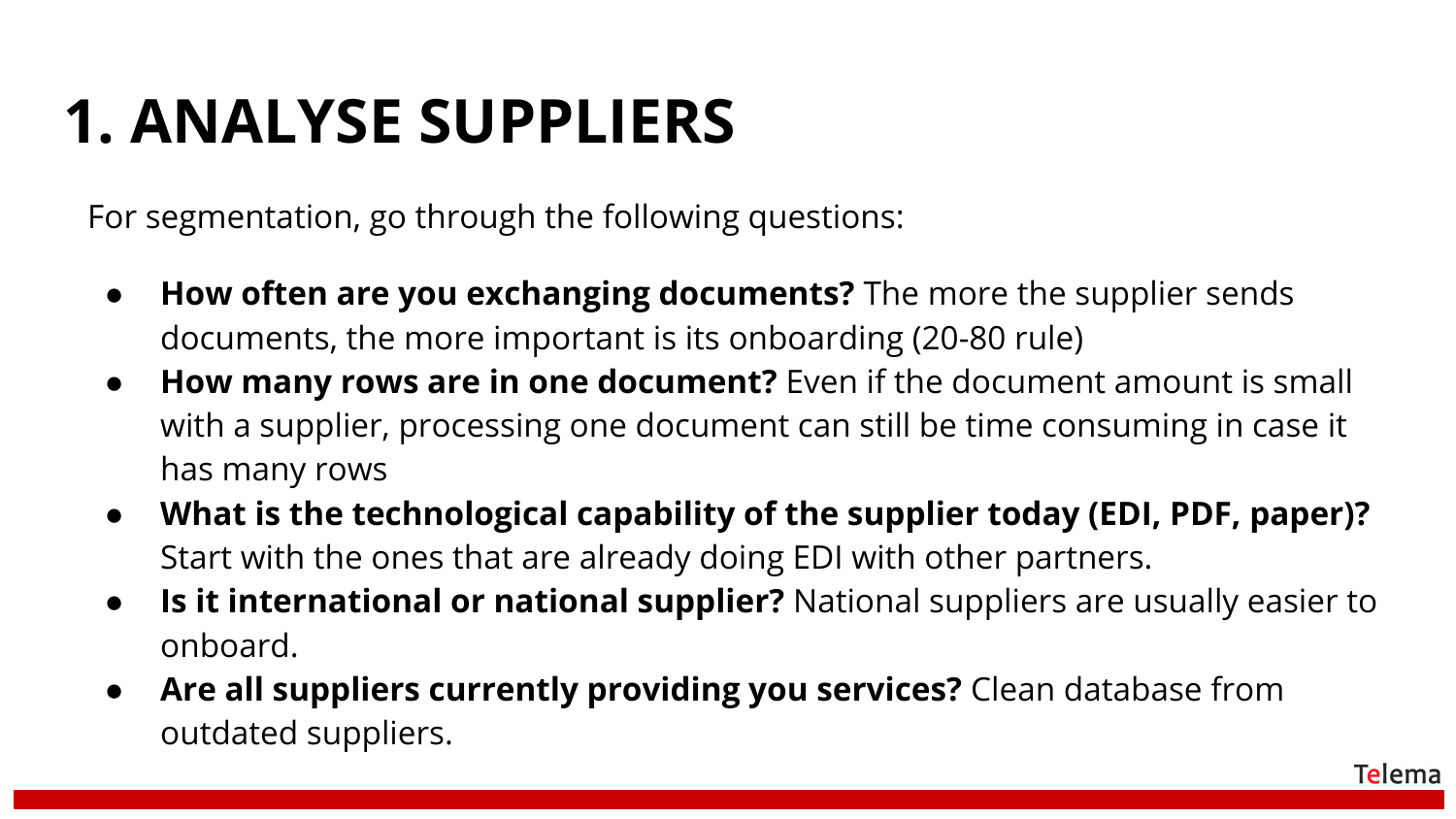### **1. ANALYSE SUPPLIERS**

Here is one example of grouping you may come up with:

#### **A group:**

Suppliers, who are capable of transferring needed EDI documents already today

**C group:** Other national suppliers

#### **B group:**

Suppliers, who are sending the biggest amount of documents, but are not yet EDI capable

**D group:** Other international suppliers

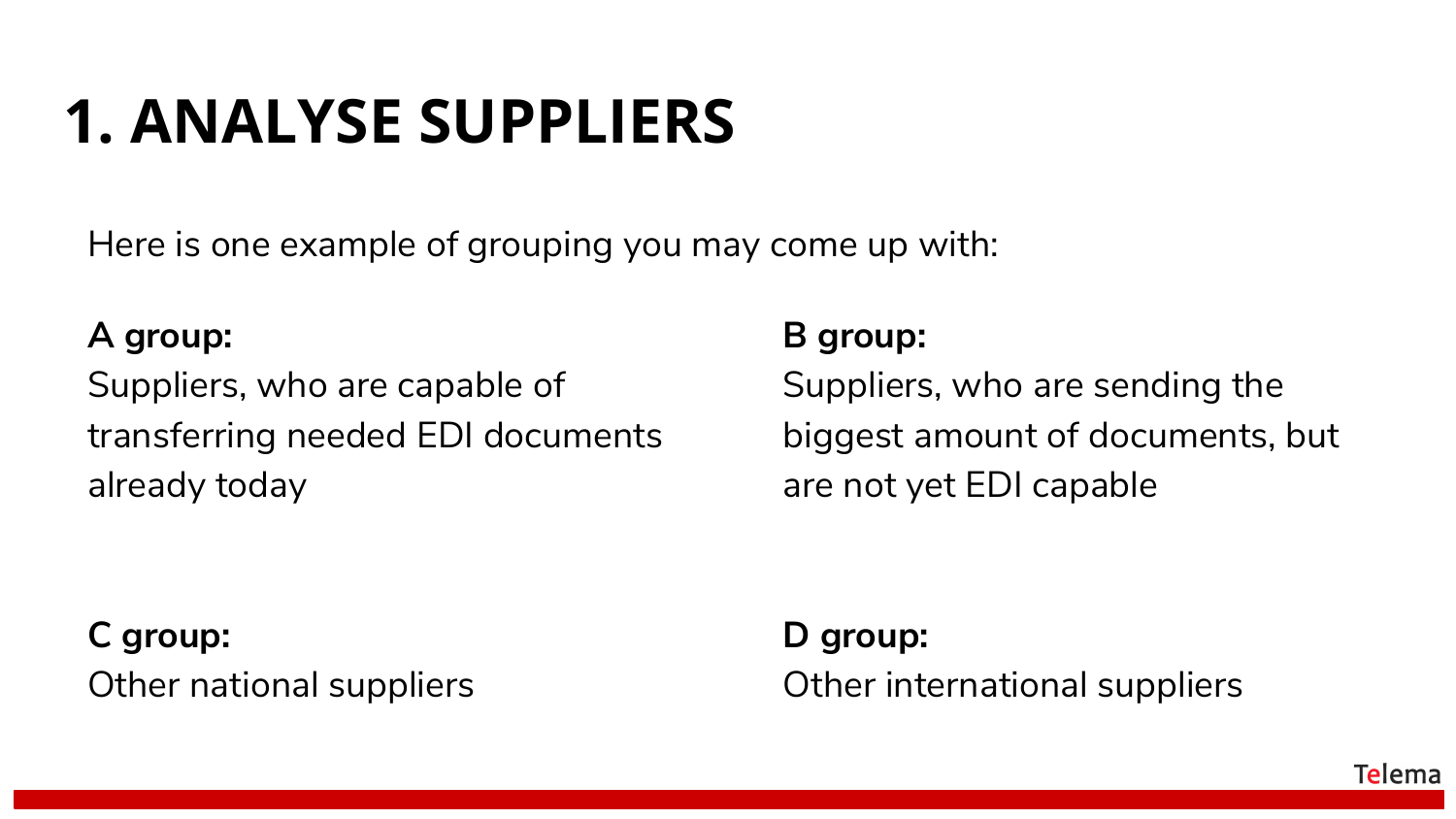### <span id="page-8-0"></span>**2. PLAN - create message & communication plan, set goals**

Now that you have segmented suppliers, you should create plan for each group. Onboarding top suppliers groups (A and B in the example) must be the priority.

**Desired result of planning phase:** 

Message, communication plan and target exists for every supplier group.

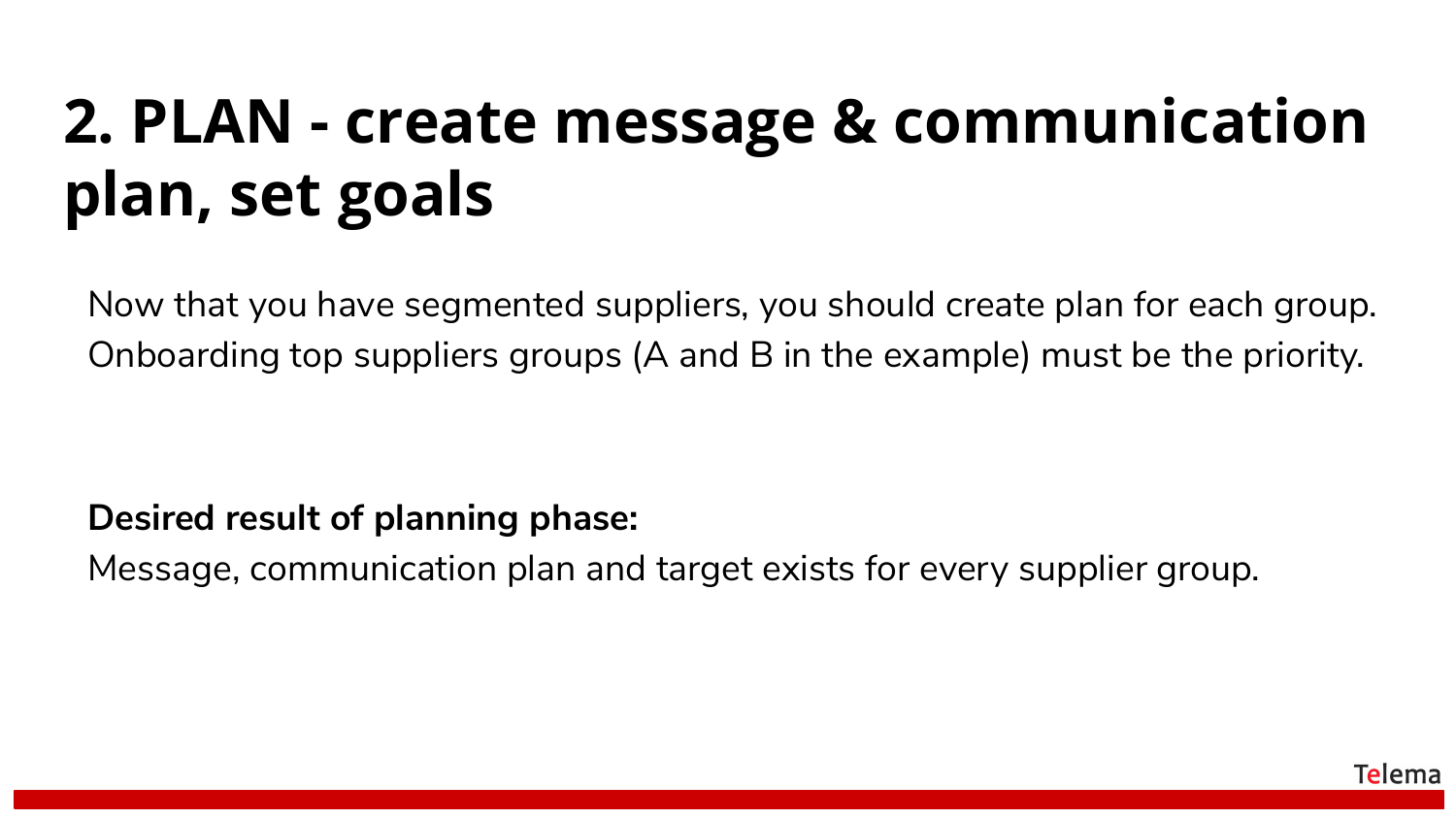### **2. PLAN - create message, com. plan, set goals**

Questions to think about before creating the message to suppliers:

- **What is your onboarding strategy (opt-in vs opt-out)?**  NB! Pressure and clear deadlines make things moving faster. Top 3 things other companies in the market are using for faster adoption:
	- Processing fees for data entry (x euros per row/document that had to be entered manually.)
	- Clear deadline (i.e 2 months to go over to EDI)
	- Determining EDI in supply contracts (as one of the ground rules for collaboration)
- **What are the benefits for suppliers to highlight?** To motivate them starting EDI with you. (For example: [reliability, security,](https://telema.eu/en/why-should-you-not-send-e-invoices-over-e-mail/) [faster processes, EDI orders](https://telema.eu/en/edi-supplier/)…)

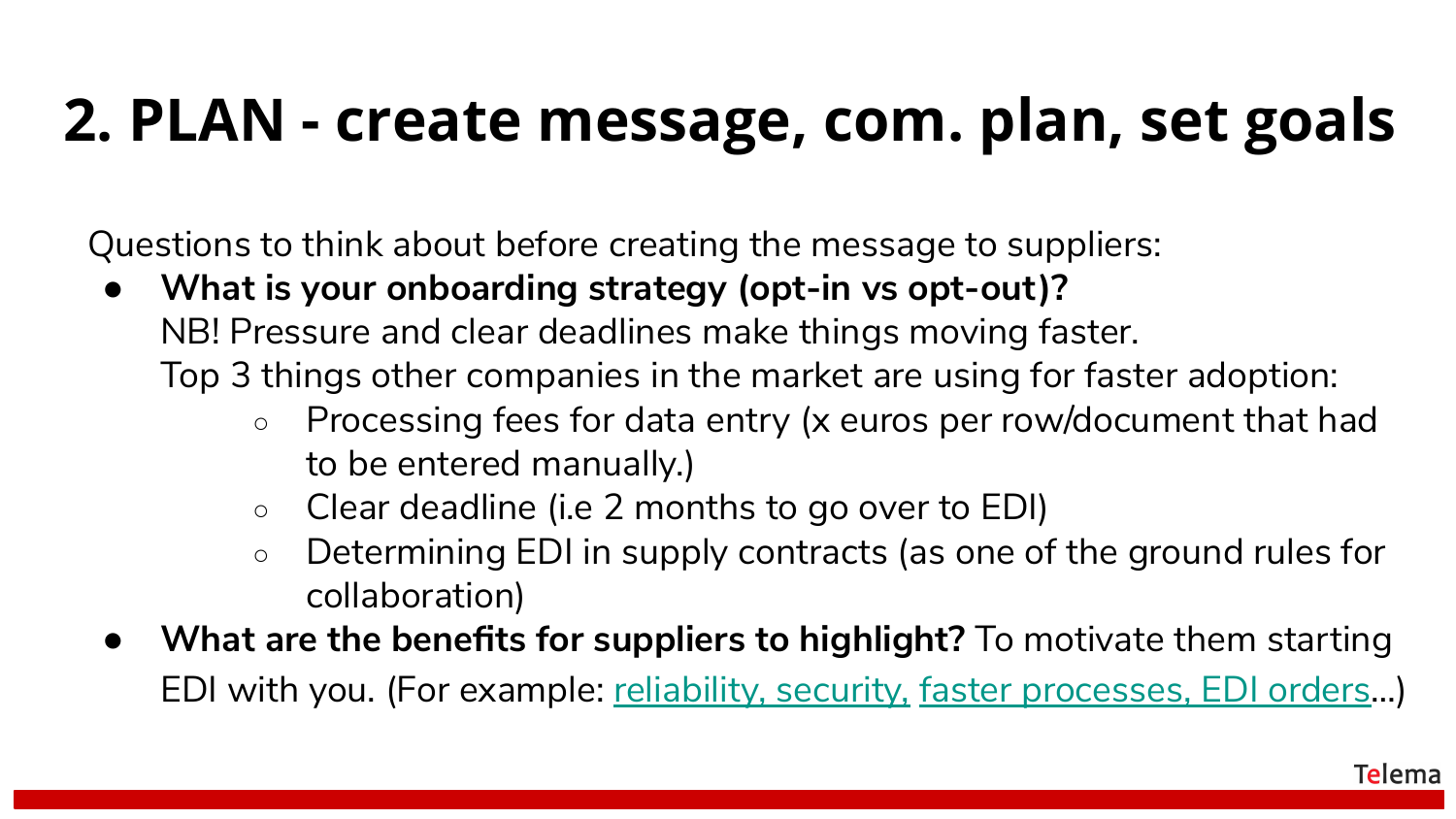### **2. PLAN - create message, com. plan, set goals**

Questions to think of for creating communication plan:

- **How often should you inform?** Rather over than under communicate. One or even two messages is not enough in most of the cases.
- **When to start?** Inform suppliers as early as possible. It will take time from their side as well to set up EDI (they must plan IT resources, test the solution).
- **● What channels to choose emails, calls, meetings?** The more important the supplier is for you, the more personal approach should be used.

Questions to think of for setting goals:

**What is the result you are satisfied with?** % of suppliers onboarded, % of documents via EDI, % of time saved….Telema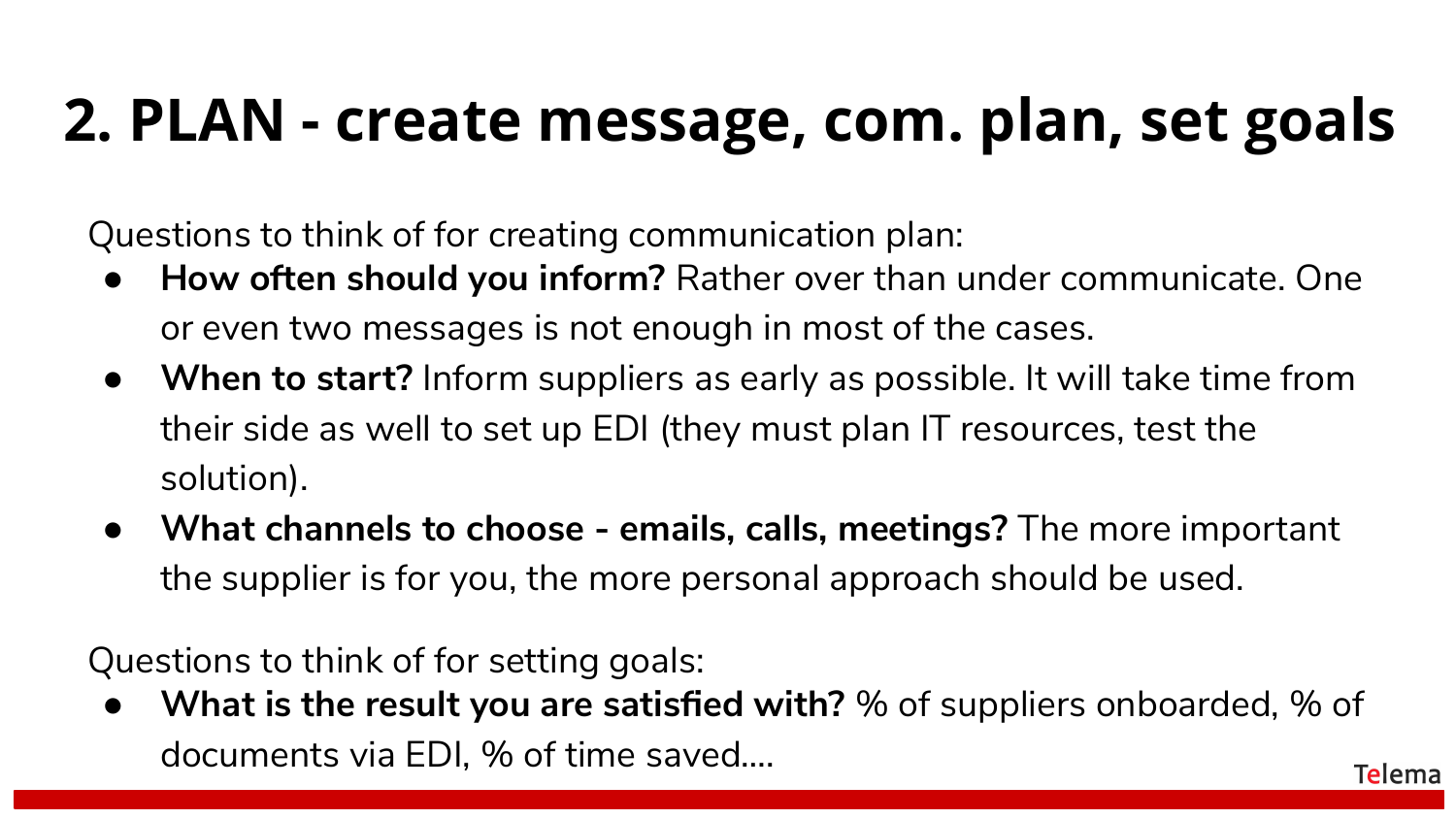### <span id="page-11-0"></span>**3. EXECUTION - inform, track the progress**

Now that you have segmented suppliers, set goals, created message and communication plan for each of the group, it is time to start executing the plan.

This step is the most time consuming.

PS! It is wise to focus on one group at the time, otherwise you have to deal with hundreds and hundreds of request at the same time.

#### **Desired result of execution phase:**

Suppliers are **informed** according to the plan; **goals** with each segment are **reached** (EDI is used with wished % of suppliers, wished % of documents move via EDI, wished amount of time is saved etc.)

Telema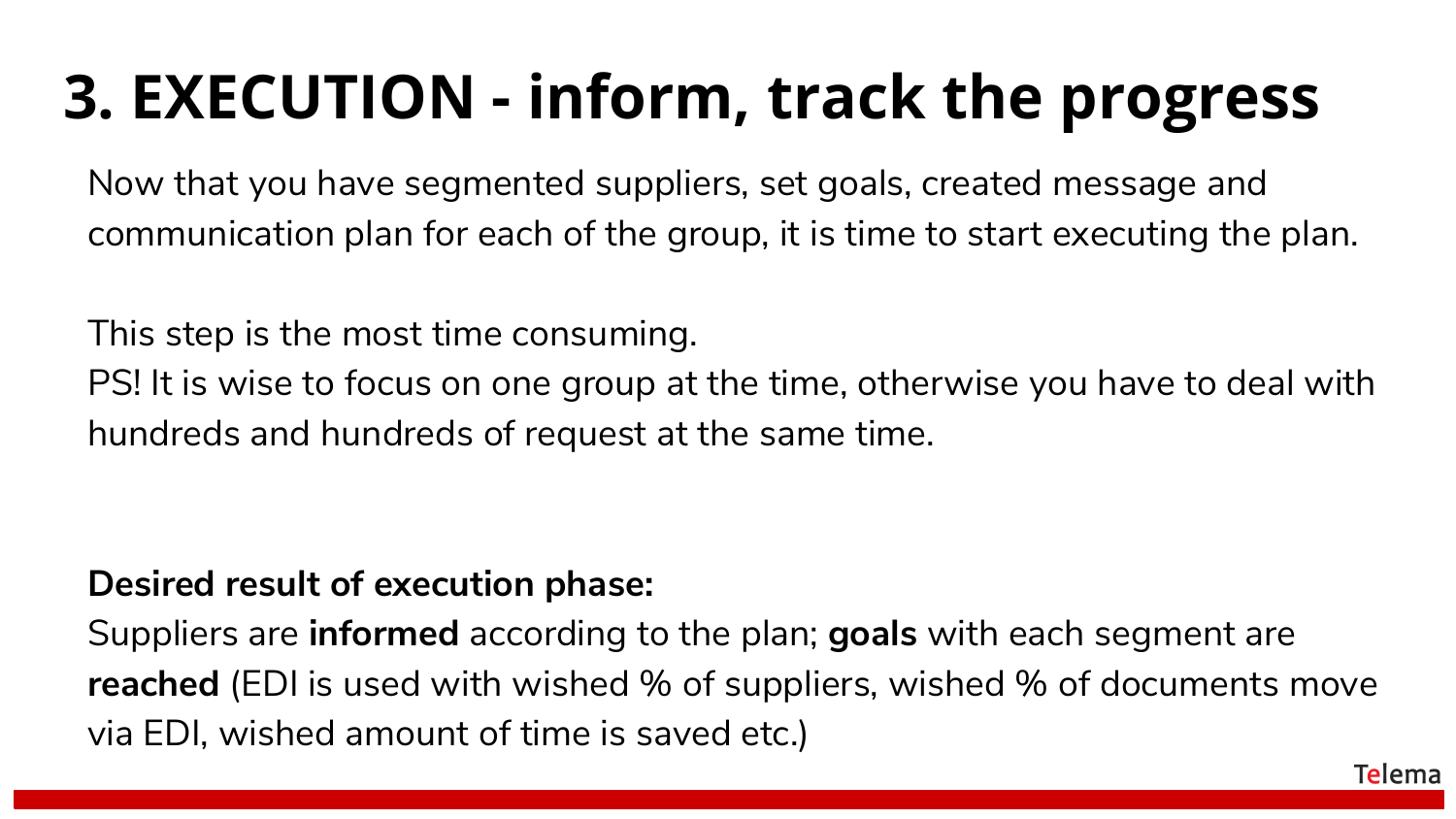### **3. EXECUTION - inform, track the progress**

Some tips to remember:

- **Do not assume that suppliers start exchanging EDI documents already after first message. Notify them several times. Use deadlines!**
- **Track the progress regularly.** Are suppliers sending EDI documents? Are your stores following the process (sending EDI orders)?
- **Change the message and channel if needed** (from impersonal to personal). At first, softer messages can be used. The more time passes, the more persuasive and demanding messages should get.
- **Be ready for many requests and questions from supplier side.** Train your personnel beforehand so they would be prepared to answer. **Telema**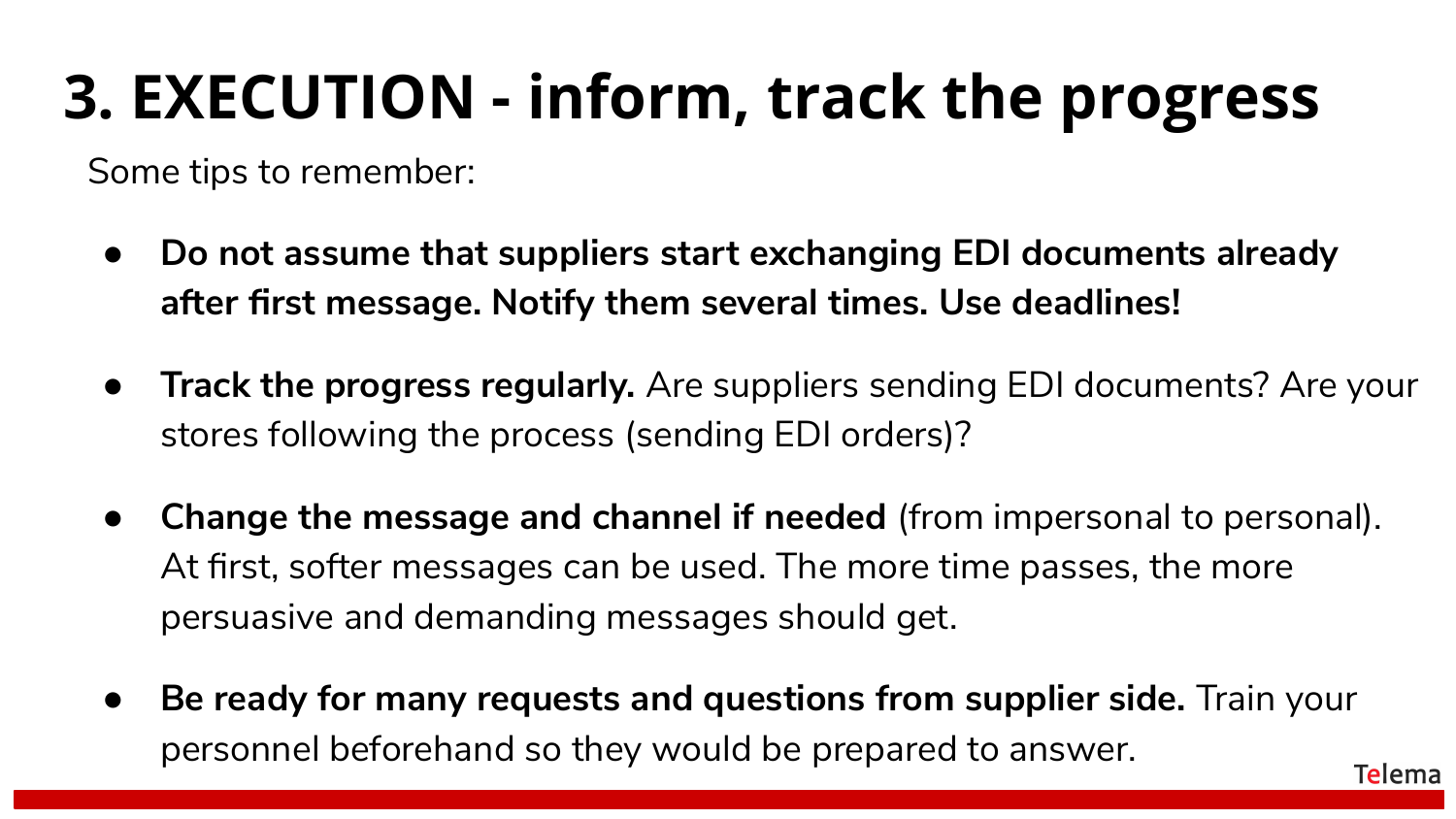### **3. EXECUTION - inform, track the progress**

Some tips to remember:

- Make sure you have agreed on processes with supplier beforehand. **EDI should actually** not change your business processes (only the information channel), but most of the times implementing EDI will bring out some gaps in the business process as well. For example: what happens if the delivered amount of goods is bigger/smaller than stated in EDI invoice. Should you issue correction order? Should they issue new (credit) invoice? Should your staff return goods? ...
- Make sure you have agreed on technical aspects beforehand.
	- If you have some special validation rules (i.e you demand order reference number on invoice) communicate it to suppliers.
	- Unify the item codes (GTINs, supplier codes) used for ordering /invoicing with supplier.

Telema

○ Unify ordering units, min/max order quantities...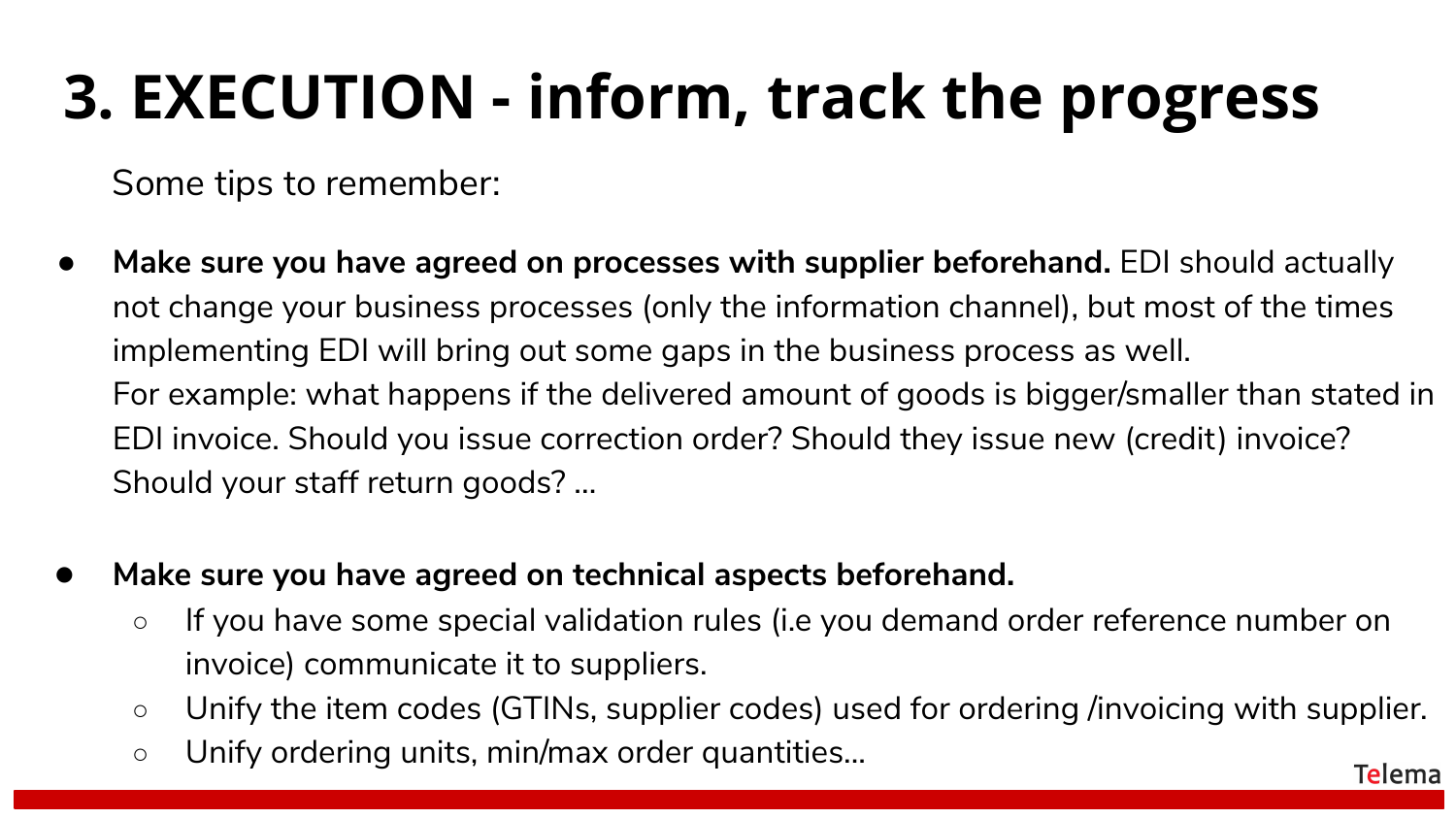

## **SUMMARY: Successful onboarding 101**

- 20-80 rule. SEGMENT!
- Pick the low hanging fruits!
- Opt-out (pressure) makes things moving faster
- COMMUNICATE COMMUNICATE - **COMMUNICATE**
- Track the progress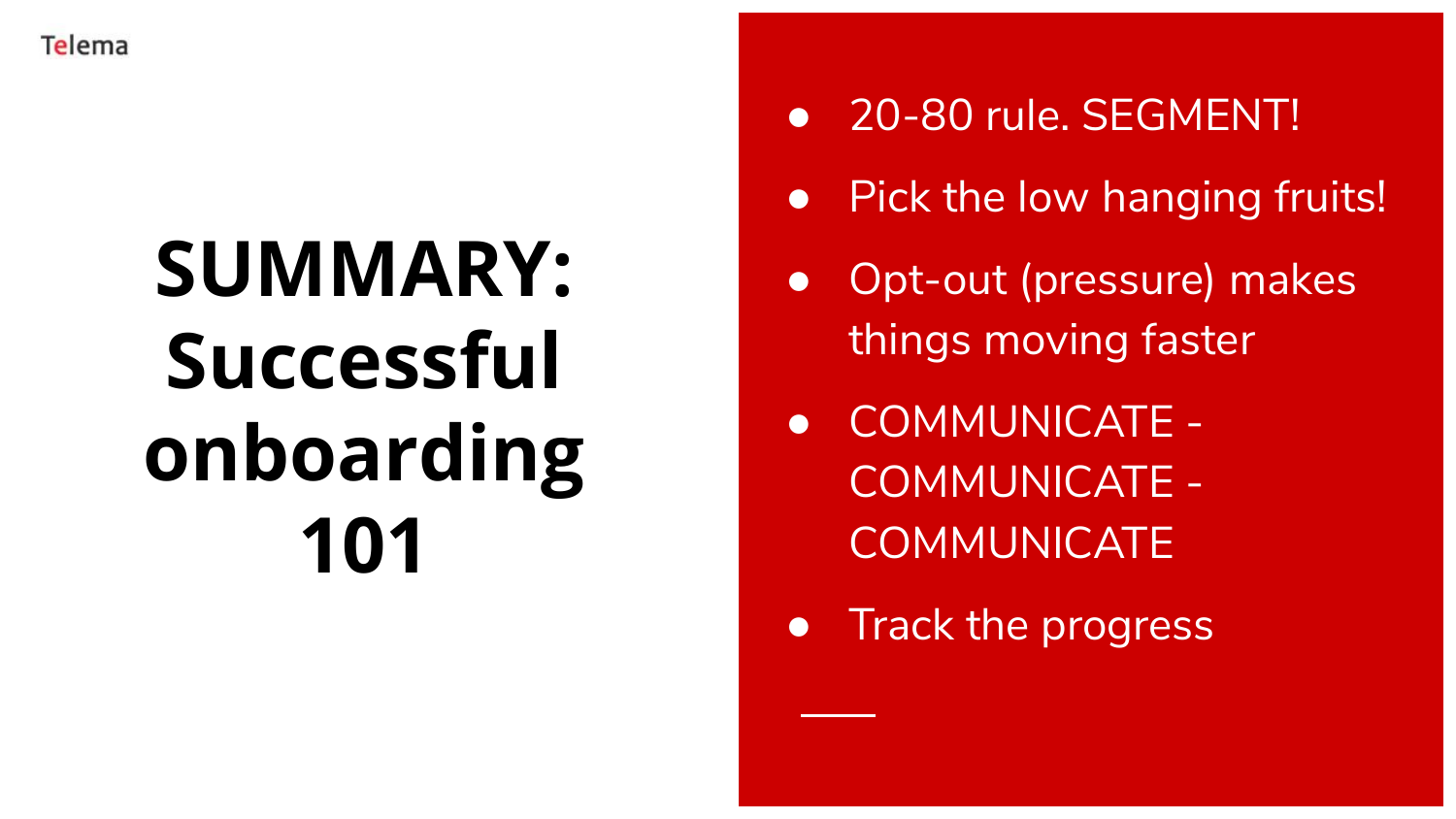# <span id="page-15-0"></span>**Helpful tools for onboarding**

- Sample letters for onboarding suppliers
	- **[EST, ENG, LAT](https://docs.google.com/document/d/1lPFRbdPxPY71DvpAUUgV_5OhV3PSusqwhgG17zH8DTs/edit#heading=h.r6p07o7mefqc)**
- **[Sample communication plan](https://docs.google.com/spreadsheets/d/1LrhSRcuEeU1mPBvS8bKARtcEHn5eA1h6BVrfrtNOV8E/edit#gid=1120133201)**
- Telema can also help with:
	- Segmenting suppliers. Providing info about supplier tech capability (on demand)
	- Keeping track of progress and provide EDI document traffic analysis (on demand)